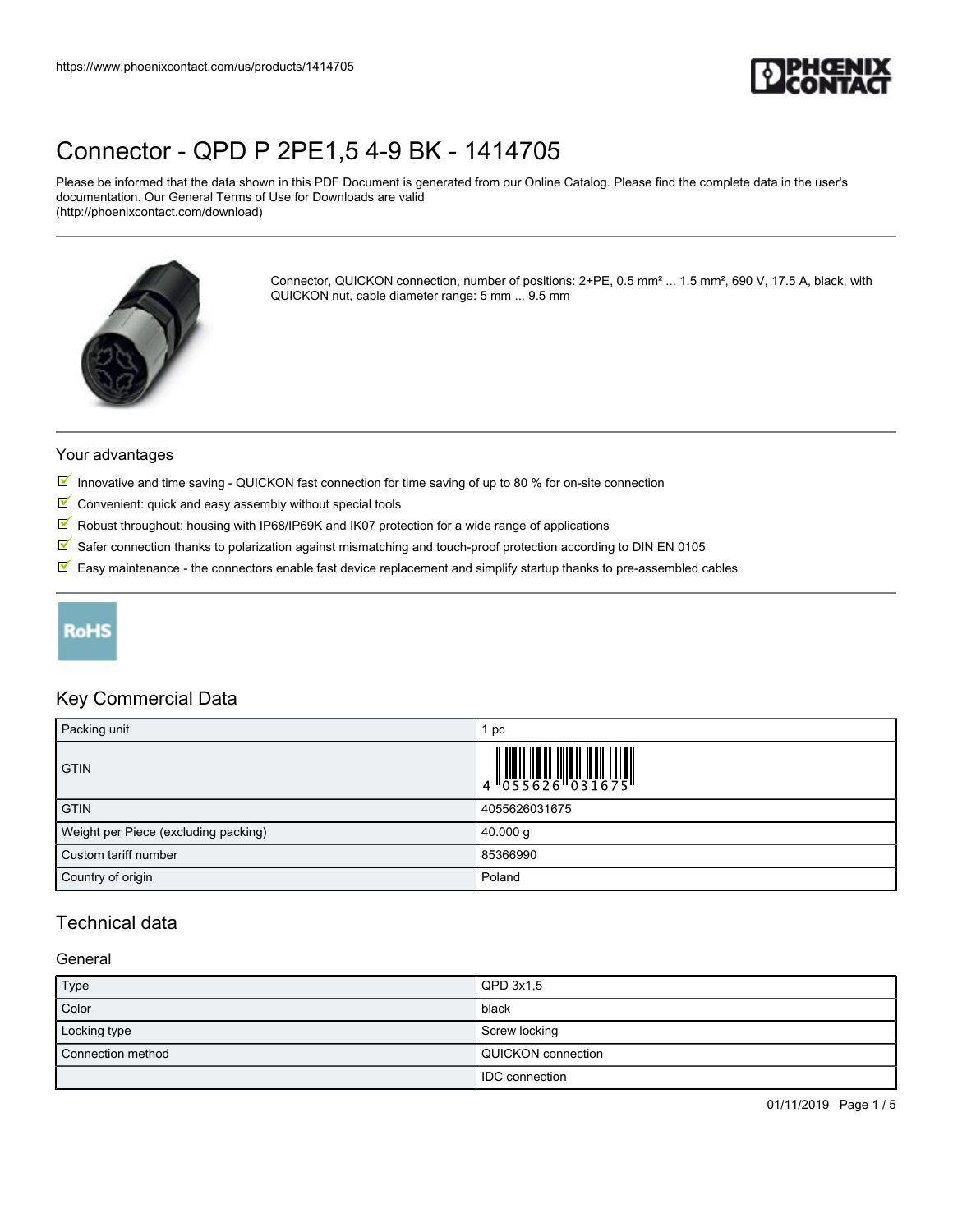

## Technical data

#### General

| Number of positions                   | 3                     |
|---------------------------------------|-----------------------|
| Note number of positions              | $2+PE$                |
| Tightening torque, union nut          | 8 Nm                  |
| Tightening torque, counter nut        | 5 Nm                  |
| Number of connections                 | 3                     |
| Conductor cross section flexible min. | $0.5$ mm <sup>2</sup> |
| Conductor cross section flexible max. | $1.5$ mm <sup>2</sup> |
| Conductor cross section solid min.    | $0.5$ mm <sup>2</sup> |
| Conductor cross section solid max.    | $1.5$ mm <sup>2</sup> |
| Conductor cross section AWG min.      | 20                    |
| Conductor cross section AWG max.      | 16                    |

#### Cabel

| l Structure of individual litz in acc. with VDE 0295 / smallest wire diameter_ | $\sqrt{1}$ VDE 0295 class 1 to 6/min. 0.15 mm |
|--------------------------------------------------------------------------------|-----------------------------------------------|
| l Wire insulation material                                                     | PVC/PE/TPE/rubber                             |
| Wire diameter including insulation                                             | $1.6$ mm $\dots$ 3 mm                         |
| External cable diameter                                                        | 5 mm  9.5 mm                                  |
| Position marking                                                               | 1, 2, PE                                      |

### Ambient conditions

| Degree of protection                    | IP66                                         |
|-----------------------------------------|----------------------------------------------|
|                                         | IP68 (2 m / 24 h)                            |
|                                         | IP69K                                        |
| Ambient temperature (operation)         | $-40 °C$ 100 °C                              |
| Ambient temperature (storage/transport) | $-40 °C$ 100 °C                              |
| Temperature when conductor connected    | $-5\,^{\circ}\text{C}$ 50 $^{\circ}\text{C}$ |

### Electrical characteristics

| Nominal current $I_N$       | 17.5 A |
|-----------------------------|--------|
| Rated current               | 17.5 A |
| Rated voltage (III/3)       | 690 V  |
| Rated voltage (III/2)       | 1000 V |
| Rated voltage (II/2)        | 1000 V |
| Rated surge voltage (III/3) | 6 kV   |
| Rated surge voltage (III/2) | 8 kV   |
| Rated surge voltage (II/2)  | 8 kV   |

### Mechanical characteristics

| QUICKON connectability | max. |
|------------------------|------|
|                        |      |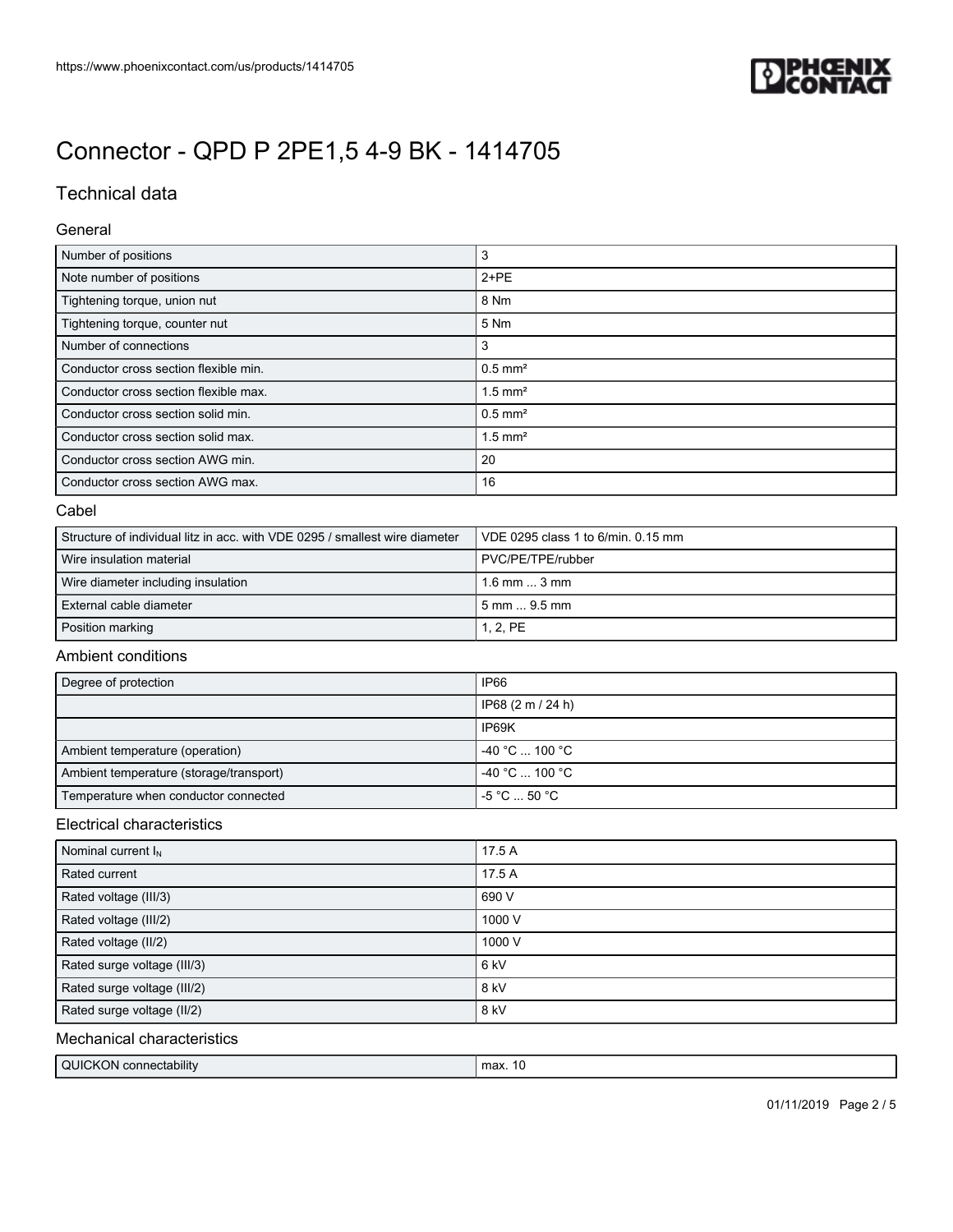

## Technical data

#### Mechanical characteristics

| https://www.phoenixcontact.com/us/products/1414705            | PHŒNIX                                                                                                 |
|---------------------------------------------------------------|--------------------------------------------------------------------------------------------------------|
|                                                               |                                                                                                        |
| Connector - QPD P 2PE1,5 4-9 BK - 1414705                     |                                                                                                        |
|                                                               |                                                                                                        |
| Technical data                                                |                                                                                                        |
| Mechanical characteristics                                    |                                                                                                        |
| Insertion/withdrawal cycles<br>Category of shock impact       | $>50\,$<br>IK07                                                                                        |
| Material data                                                 |                                                                                                        |
| Contact material                                              | $\mathtt{Cu}$                                                                                          |
| Contact surface material                                      | silver-plated                                                                                          |
| Contact carrier material                                      | PA                                                                                                     |
| Insulating material<br>Flammability rating according to UL 94 | PA<br>${\sf V0}$                                                                                       |
|                                                               |                                                                                                        |
| Overvoltage category                                          | Ш                                                                                                      |
| Degree of pollution                                           | 3                                                                                                      |
| <b>Standards and Regulations</b>                              |                                                                                                        |
| Flammability rating according to UL 94                        | ${\sf V0}$                                                                                             |
| <b>Environmental Product Compliance</b>                       |                                                                                                        |
| China RoHS                                                    | Environmentally Friendly Use Period = 50                                                               |
|                                                               | For details about hazardous substances go to tab "Downloads", Category<br>"Manufacturer's declaration" |
|                                                               |                                                                                                        |
| Drawings                                                      |                                                                                                        |
| Dimensional drawing                                           | Diagram                                                                                                |
| 70,8<br>27,1<br>025<br>31,7                                   | 24                                                                                                     |
| ×                                                             | $20 \mid$<br>$\mathbf{C}$<br>16                                                                        |
|                                                               | $12$                                                                                                   |
|                                                               | Operating current [A]<br>$\bullet$ = 2,5 mm <sup>2</sup><br>8 <sup>1</sup><br>$\bullet$                |
| <u>\19 ส</u><br>$\frac{22}{\sqrt{2}}$                         | $\bullet$ = 1,5 mm <sup>2</sup><br>$\bullet$ = 1,0 mm <sup>2</sup>                                     |
|                                                               | $0^{\mathsf{L}}_0$<br>20<br>40<br>60<br>100<br>80<br>Ambient temperature [°C]                          |
|                                                               |                                                                                                        |
|                                                               |                                                                                                        |
| Classifications<br>eCl@ss                                     |                                                                                                        |
| eCl@ss 5.1                                                    | 27143400                                                                                               |
| eCl@ss 6.0                                                    | 27143400<br>27440605                                                                                   |
| eCl@ss 7.0<br>eCl@ss 8.0                                      | 27440605                                                                                               |
| eCl@ss 9.0                                                    | 27440605                                                                                               |

| China RoHS | I Environmentally Friendly Use Period = 50                                                             |
|------------|--------------------------------------------------------------------------------------------------------|
|            | For details about hazardous substances go to tab "Downloads", Category<br>"Manufacturer's declaration" |

## Drawings

### Dimensional drawing





## **Classifications**

### eCl@ss

| eCl@ss 5.1 | 27143400 |
|------------|----------|
| eCl@ss 6.0 | 27143400 |
| eCl@ss 7.0 | 27440605 |
| eCl@ss 8.0 | 27440605 |
| eCl@ss 9.0 | 27440605 |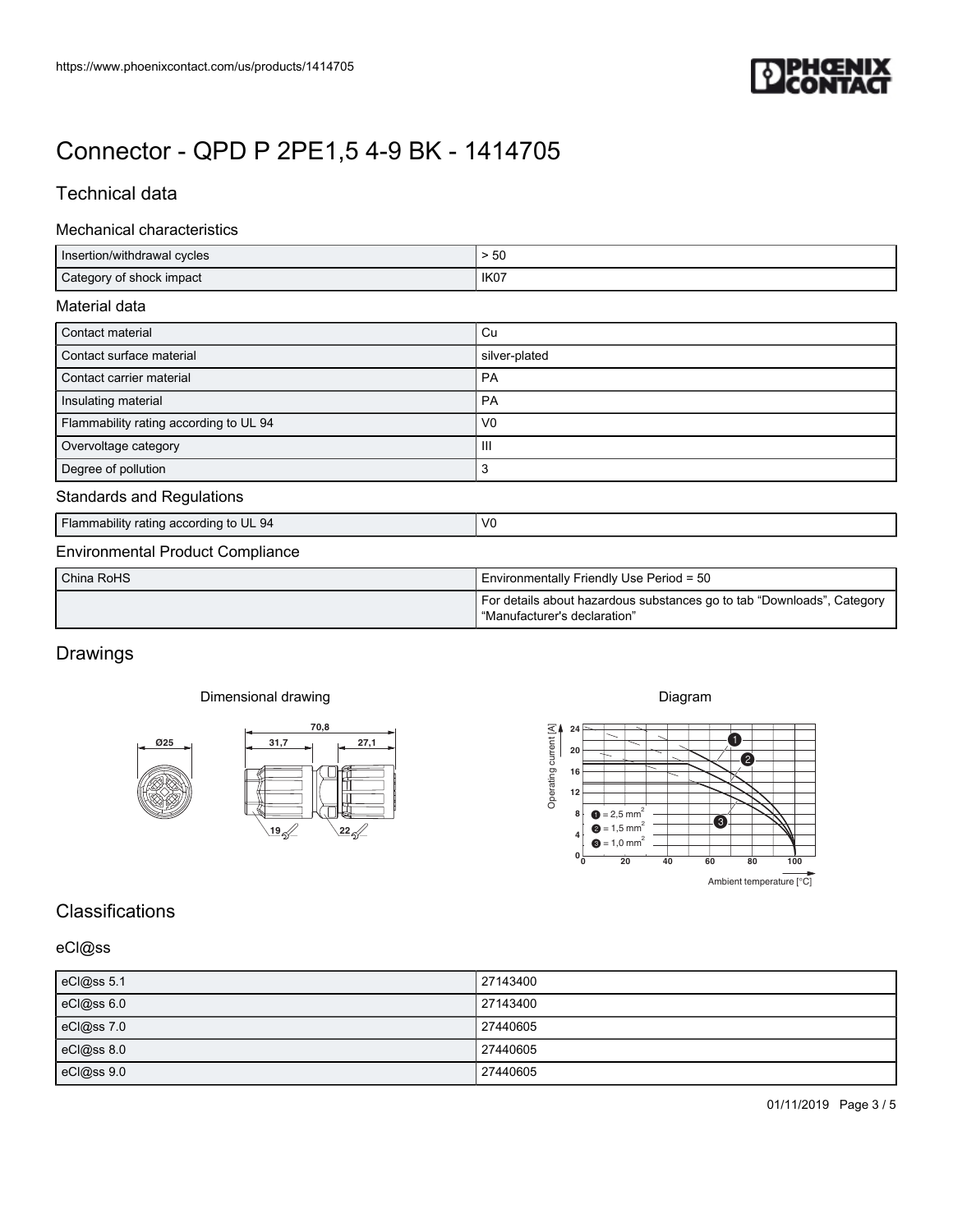

## **Classifications**

### ETIM

| <b>ETIM 5.0</b>                                     |                                 | EC002560                                                                                          |            |
|-----------------------------------------------------|---------------------------------|---------------------------------------------------------------------------------------------------|------------|
| <b>ETIM 6.0</b>                                     | EC002566                        |                                                                                                   |            |
| <b>UNSPSC</b>                                       |                                 |                                                                                                   |            |
| <b>UNSPSC 13.2</b>                                  |                                 | 39121522                                                                                          |            |
| Approvals                                           |                                 |                                                                                                   |            |
| Approvals                                           |                                 |                                                                                                   |            |
| Approvals                                           |                                 |                                                                                                   |            |
| GL / IECEE CB Scheme / VDE Zeichengenehmigung / EAC |                                 |                                                                                                   |            |
| Ex Approvals                                        |                                 |                                                                                                   |            |
| Approval details                                    |                                 |                                                                                                   |            |
| GL                                                  | GL                              | http://exchange.dnv.com/tari/                                                                     | 6195914 HH |
| <b>IECEE CB Scheme</b>                              | $\mathcal{L}_{\mathsf{scheme}}$ | http://www.iecee.org/                                                                             | DE1-58228  |
| VDE Zeichengenehmigung                              |                                 | http://www2.vde.com/de/Institut/Online-Service/<br>VDE-gepruefteProdukte/Seiten/Online-Suche.aspx | 40029149   |
| Nominal voltage UN                                  |                                 | 690 V                                                                                             |            |
| Nominal current IN                                  |                                 | 17.5 A                                                                                            |            |
| mm <sup>2</sup> /AWG/kcmil                          |                                 | $0.5 - 1.5$                                                                                       |            |

| EAC | EAC | RU C-<br>DE.AI30.B.01102 |
|-----|-----|--------------------------|
|-----|-----|--------------------------|

01/11/2019 Page 4 / 5